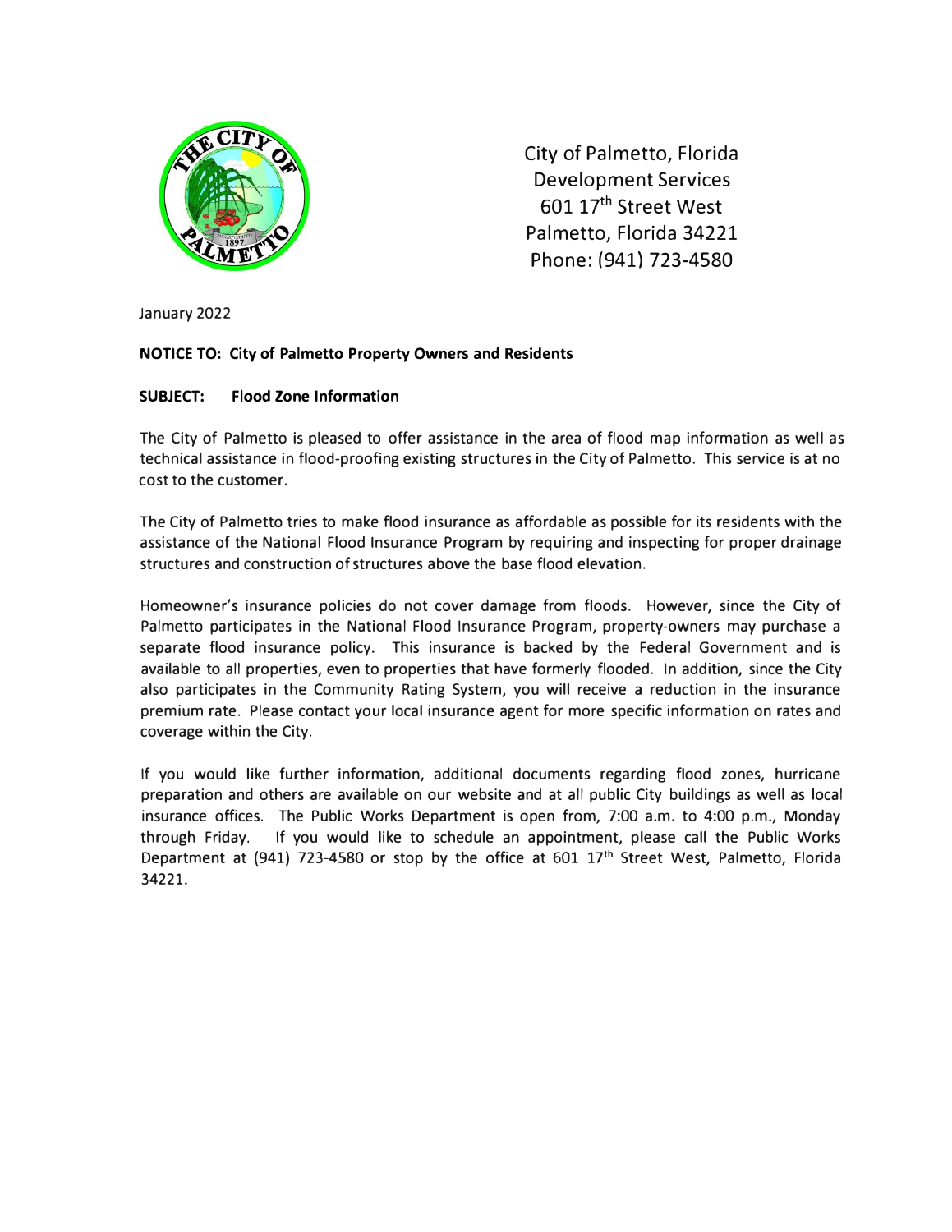

City of Palmetto, Florida Development Services 601 17<sup>th</sup> Street West Palmetto, Florida 34221 Phone: (941) 723-4580

January 2022

### **NOTICE TO: Lending Institutions, Real Estate and Insurance Agents**

### **SUBJECT: CRS Activity 320-Provision of Flood Insurance Rate Map Zone Information**

As a public service, the City of Palmetto will provide you with the following information upon request:

- Whether a property is in or out of the Special Flood Hazard Area (SFHA} as shown on the current Flood Insurance Rate Map (FIRM} of the City;
- Additional flood insurance data for a site, such as the FIRM zone and the base flood elevation or depth, if shown on the FIRM;
- Handout on the flood insurance purchase requirements which can help people who need a mortgage or loan for a property in the SFHA;
- Elevation certificate for new and substantially improved structures in the SFHA since 1991;
- Updated Flood Insurance Rate Maps when revisions are made to the maps;
- Reminder notice mailed annually in utility bills providing FEMA Flood related information; and
- Additional FIRM information, problems not shown on the FIRM, flood depth dates, special flood related hazards, historical flood information, and natural floodplain functions.

If you would like to make an inquiry, please tell us the street address and, if available, the subdivision, lot and block number. The Public Works Department is open from, 7:00 a.m. to 4:00 p.m., Monday through Friday. If you would like to schedule an appointment, please call the Public Works Department at (941) 723-4580 or stop by the office at 601 17<sup>th</sup> Street West, Palmetto, Florida 34221.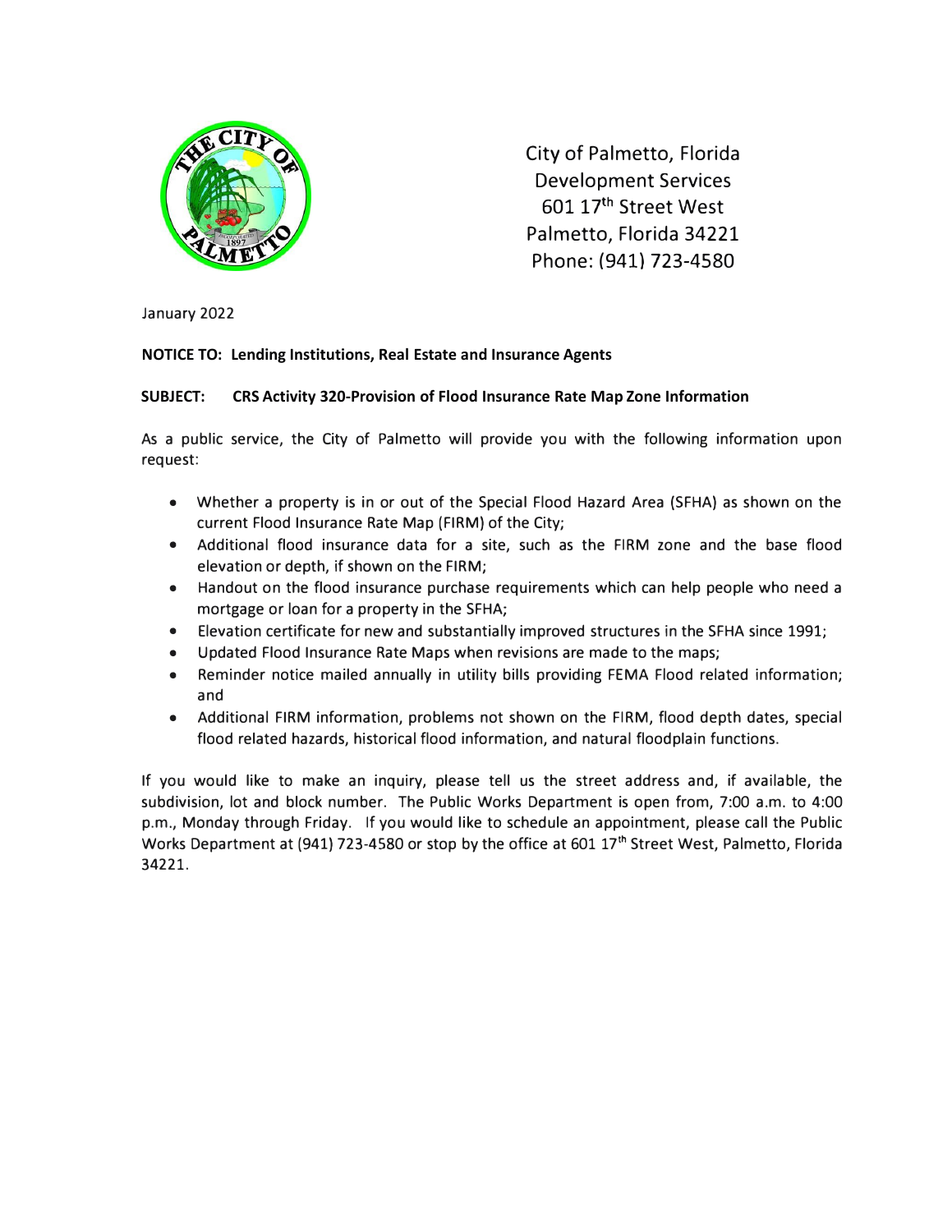

# COMMUNITY OUTREACH

# HURRICANE GUIDE DISTRIBUTION

### Distributed June 2021

As a part of our effort to inform residents of the City, the Palmetto Public Works Department has distributed the 2021 Hurricane Guides provided to us from Manatee County office of the Public Safety. In addition to availability at City Hall Buildings, the guide was specifically distributed to the following locations.

Colonial Mobile Manor  $9009$ <sup>th</sup> Ave E Palmetto, FL 34221 (941) 722-3191 Amt Given # 15 English

Jet Mobile Home Park 506  $5<sup>th</sup>$  Ave W Palmetto, FL 34221 (941) 722-1711 Amt Given# 25-English

Lone Oak Trailer Park  $115 \; 10^{th}$  St W Palmetto, FL 34221 (941)722-7048 Amt Given#10-English 20 Spanish

Palm Bay Mobile Home Park 751  $10^{th}$  St E Palmetto, FL 34221 (941)722-7048 Amt Given 15 – English The Courtney 699 Haben Blvd Palmetto, fl 34221 Amt Given 15 English 5- Spanish Palmetto Mobile Home Park  $1201$   $8^{th}$  Ave W Palmetto, FL 34221 (941) 722-2900 Amt Given# 50 – English

Tropic Isles Mobile Home Park  $3100\ 10^{th}$  St W Palmetto, FL 34221 (941) 721-8888 Amt Given# 40-English

Rainbow Trailer Park  $1015 12^{th}$  Ave W Palmetto, FL 34221 (941)722-5148 Amt Given# 10-English 20-Spanish

Pegal Point 327 3rd St West Palmetto, fl 34221 Amt Given – 10-English

Palmetto City Hall 50 English 50 Spanish Palmetto Police 50 English 50 Spanish Palmetto Public Wk 50 English 50 Spanish

**Total Distribution- 535**